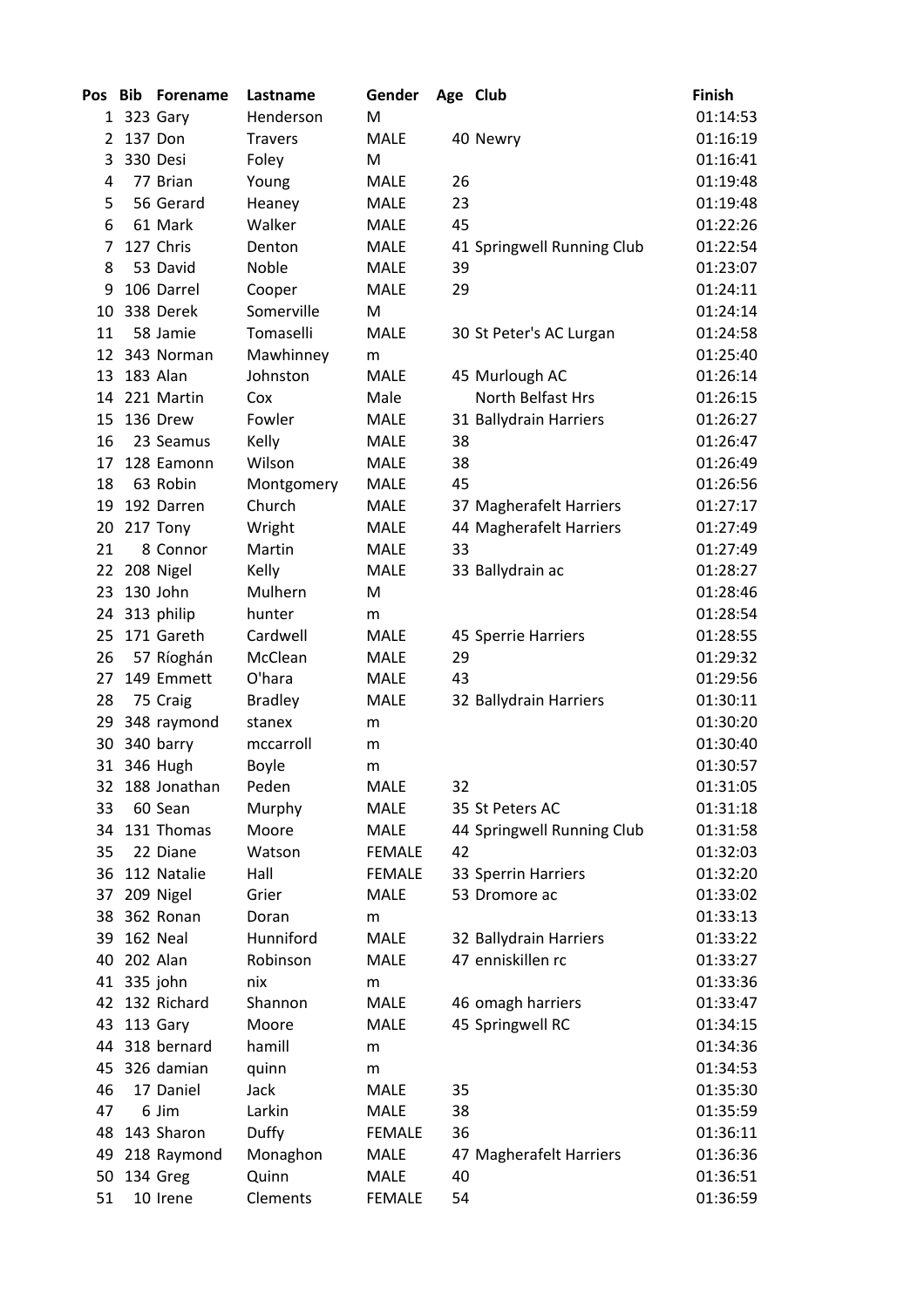| 52       | 199 David             | Johnston                      | <b>MALE</b>   | 46                           | 01:37:03             |
|----------|-----------------------|-------------------------------|---------------|------------------------------|----------------------|
| 53       | 59 Joe                | Loughran                      | <b>MALE</b>   | 29 sperrin harriers          | 01:37:10             |
| 54       | 151 Benny             | Graham                        | <b>MALE</b>   | 28                           | 01:37:22             |
| 55       | 34 Jacqueline         | McIlrath                      | <b>FEMALE</b> | 41                           | 01:37:49             |
| 56       | 184 MIROSLAV          | <b>MALEC</b>                  | <b>MALE</b>   | 37 None                      | 01:37:54             |
| 57       | 69 Dermot             | winters                       | <b>MALE</b>   | 41 Sieve Gullion Runners     | 01:37:57             |
|          | 198 Paula             |                               |               |                              |                      |
| 58       |                       | Owens                         | <b>FEMALE</b> | 34 Dub Runners<br>57         | 01:38:33             |
| 59<br>60 | 24 Patricia<br>78 Joe | <b>Brown</b><br><b>McCann</b> | <b>FEMALE</b> | 31 MAGHERAFELT               | 01:38:39<br>01:38:46 |
|          |                       |                               | <b>MALE</b>   |                              |                      |
| 61       | 51 Michael            | <b>Higgins</b>                | <b>MALE</b>   | 25 Magherafelt Harriers      | 01:39:06             |
| 62       | 116 Liam              | McHenry                       | <b>MALE</b>   | 25                           | 01:39:22             |
| 63       | 307 morris            | Denpster                      | m             |                              | 01:39:29             |
| 64       | 349 malcolm           | mccullough                    | m             |                              | 01:39:30             |
| 65       | 327 curran            | kealan                        | m             |                              | 01:39:31             |
| 66       | 20 Tracey             | ODonnell                      | <b>FEMALE</b> | 35                           | 01:39:46             |
| 67       | 50 Conal              | <b>Biggs</b>                  | <b>MALE</b>   | 33 Fighting fit running club | 01:39:48             |
| 68       | 135 Cathal            | Morgan                        | <b>MALE</b>   | 25 Newry City Runners        | 01:39:58             |
| 69       | 321 liam              | corry                         | m             |                              | 01:40:04             |
| 70       | 140 Nigel             | Taylor                        | <b>MALE</b>   | 32                           | 01:40:04             |
| 71       | 353 declan            | campbell                      | m             |                              | 01:40:48             |
| 72       | 44 John               | Nelson                        | <b>MALE</b>   | 52 Belfast Running Club      | 01:40:51             |
| 73       | 180 Helen             | Perry                         | <b>FEMALE</b> | 25 Belfast running club      | 01:40:51             |
| 74       | 81 hugh               | dixon                         | <b>MALE</b>   | 58 na                        | 01:41:06             |
| 75       | 206 Amanda            | Jackson                       | <b>FEMALE</b> | 40 ballydrain harriers       | 01:41:17             |
| 76       | 121 Sam               | Hogg                          | <b>MALE</b>   | 70 Lagan Valley AC           | 01:41:23             |
| 77       | 165 Alvin             | Wilson                        | <b>MALE</b>   | 35                           | 01:41:27             |
| 78       | 95 GILLIAN            | <b>LOGAN</b>                  | <b>FEMALE</b> | 31 LARNE AC                  | 01:41:30             |
| 79       | 152 Thomas            | Doherty                       | <b>MALE</b>   | 36 Magherafelt Harriers      | 01:41:32             |
| 80       | 55 Mel                | Slaine                        | <b>MALE</b>   | 45                           | 01:41:34             |
| 81       | 317 Daniel            | O'neill                       | m             |                              | 01:41:49             |
| 82       | 111 lan               | Cardwell                      | <b>MALE</b>   | 47 Dromore AC                | 01:41:49             |
| 83       | 167 BRYAN             | <b>EDGAR</b>                  | <b>MALE</b>   | 53 Springwell Running Club   | 01:42:05             |
| 84       | 194 Joanne            | Taggart                       | <b>FEMALE</b> | 35 Sperrin harriers          | 01:42:12             |
| 85       | 185 Tommy             | Boyle                         | <b>MALE</b>   | 33                           | 01:42:13             |
| 86       | 351 patsy             | hughes                        | m             |                              | 01:42:15             |
| 87       | 155 Paul              | Moore                         | <b>MALE</b>   | 49 St Peters Lurgan          | 01:42:20             |
| 88       | 153 Ciaran            | <b>Bovaird</b>                | MALE          | 46                           | 01:42:27             |
| 89       | 41 Stephanie          | <b>Brolly</b>                 | <b>FEMALE</b> | 25 N/a                       | 01:42:29             |
| 90       | 146 Andrew            | Evans                         | <b>MALE</b>   | 35                           | 01:42:32             |
| 91       | 74 Robert             | Murray                        | <b>MALE</b>   | 45 Seapark AC                | 01:42:37             |
| 92       | 68 Graeme             | <b>Black</b>                  | <b>MALE</b>   | 32                           | 01:42:40             |
|          | 93 347 Richard        | Donard                        | M             |                              | 01:43:12             |
| 94       | 216 Gregory           | Cahoon                        | <b>MALE</b>   | 40 magherafelt harriers      | 01:43:20             |
| 95       | 145 Paul              | Martin                        | M             | Magherafelt Hrs              | 01:43:20             |
| 96       | 105 Jack              | Carberry                      | <b>MALE</b>   | 72 North Belfast Harriers    | 01:43:27             |
| 97       | 100 Paul              | <b>Bracken</b>                | <b>MALE</b>   | 38 Jog Moira                 | 01:43:57             |
| 98       | 99 Andrew             | Cummings                      | <b>MALE</b>   | 46 Jog Lisburn Running Club  | 01:44:17             |
| 99       | 203 Natalie           | <b>Bowbanks</b>               | <b>FEMALE</b> | 34                           | 01:44:18             |
| 100      | 329 Brian             | Hackett                       | m             |                              | 01:44:53             |
| 101      | 52 Mark               | Todd                          | <b>MALE</b>   | 41                           | 01:45:09             |
| 102      | 175 Judith            | Worthington                   | <b>FEMALE</b> | 38 Ballymena                 | 01:45:12             |
| 103      | 29 Ryan               | Cairns                        | <b>MALE</b>   | 34                           | 01:45:37             |
|          |                       |                               |               |                              |                      |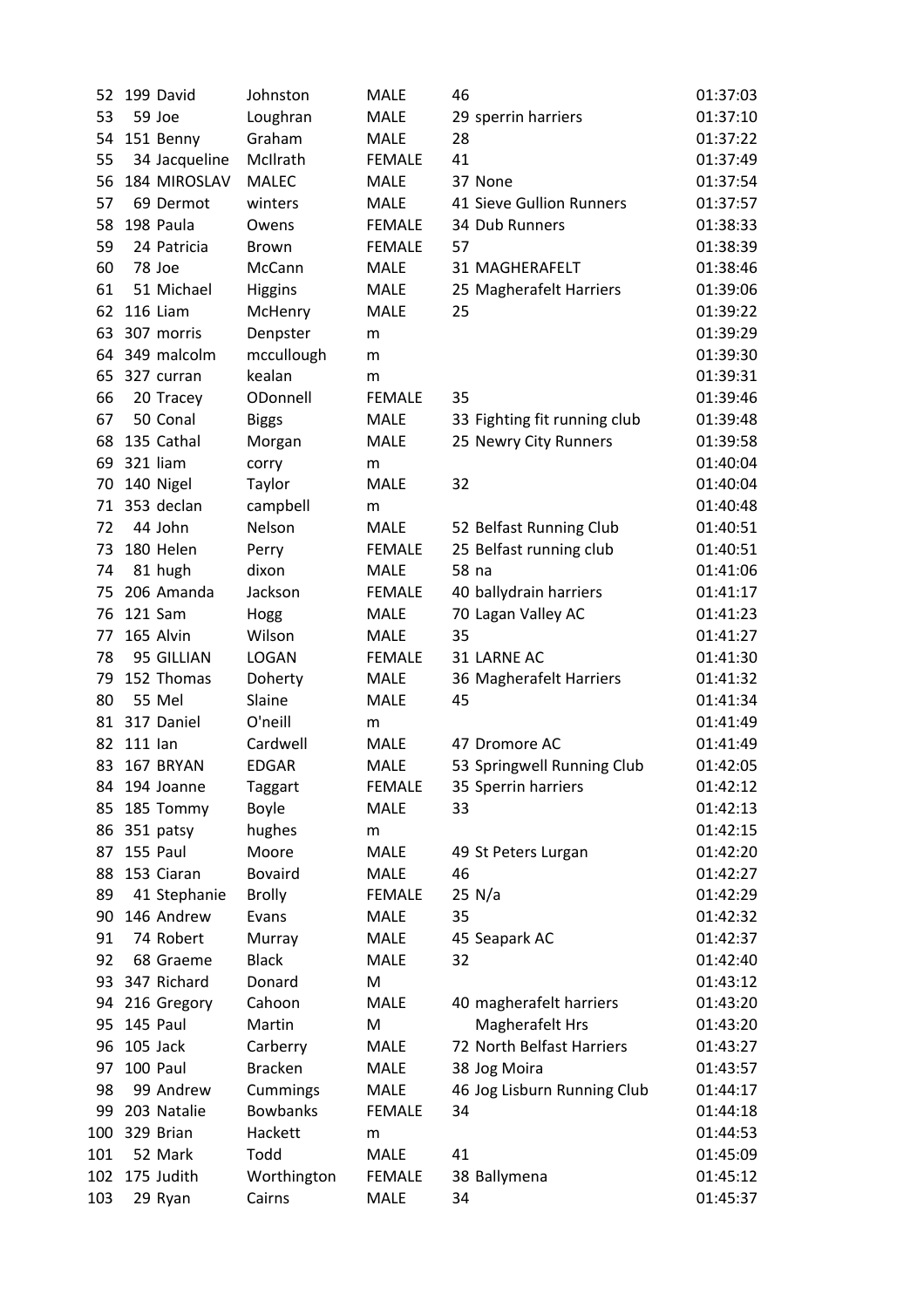| 104 | 191 Keren       | Martin          | <b>FEMALE</b> | 38 Ballydrain Harriers     | 01:45:41 |
|-----|-----------------|-----------------|---------------|----------------------------|----------|
| 105 | 110 Marty       | McMillan        | <b>MALE</b>   | 58 East Antrim Harriers    | 01:46:03 |
| 106 | 109 Michael     | Colville        | <b>MALE</b>   | 61 East Antrim Harriers    | 01:46:03 |
| 107 | 157 Dwyer       | O connor        | <b>MALE</b>   | 49 st.peters ac lurgan     | 01:46:04 |
| 108 | 356 Joseph      | Mcvey           | m             |                            | 01:46:14 |
| 109 | 205 Darren      | Houston         | <b>MALE</b>   | 44 Orangegrove AC          | 01:46:17 |
| 110 | 147 John        | Knocker         | <b>MALE</b>   | 60 Acorns AC               | 01:46:21 |
|     | 111 172 Anne    | Havern          | <b>FEMALE</b> | 36 Newry City Runners      | 01:46:24 |
| 112 | 82 Gavin        | Meek            | <b>MALE</b>   | 43 Monkstown Spartans      | 01:46:26 |
| 113 | 159 Anne        | Moore           | <b>FEMALE</b> | 39 Orangegrove ac          | 01:46:46 |
| 114 | 126 Brian       | Doris           | <b>MALE</b>   | 35                         | 01:47:11 |
| 115 | 211 Emma        | Moley           | <b>FEMALE</b> | 30 clubpulse runners       | 01:47:15 |
| 116 | 344 Greame      | mcowan          | m             |                            | 01:47:26 |
| 117 | 13 BRIAN        | <b>MCDONALD</b> | <b>MALE</b>   | 30                         | 01:48:22 |
| 118 | 148 Rosemary    | Hargan          | <b>FEMALE</b> | 57 Acorns AC               | 01:48:23 |
| 119 | 96 Connor       | Mcgeehan        | <b>MALE</b>   | 33                         | 01:48:25 |
| 120 | 173 Don         | <b>Travers</b>  | <b>MALE</b>   | 40 Sperrin Harriers        | 01:48:33 |
|     | 121 361 Holly   | Hunniford       | f             | <b>Ballydrain Harriers</b> | 01:49:08 |
|     | 122 142 Pamela  | Woods           | <b>FEMALE</b> | 31                         | 01:49:25 |
|     | 123 213 Patrick | McEvoy          | <b>MALE</b>   | 43                         | 01:49:40 |
|     | 124 154 Gareth  | Fegan           | <b>MALE</b>   | 31 East Down AC            | 01:50:17 |
| 125 | 195 Eamon       | McAteer         | <b>MALE</b>   | 44 Termoneeny              | 01:50:19 |
| 126 | 120 Ruairi      | Scullin         | <b>MALE</b>   | 32                         | 01:50:19 |
| 127 | 305 mcnally     | james           | m             |                            | 01:50:19 |
| 128 | 38 Ryan         | Martin          | <b>MALE</b>   | 31 n/a                     | 01:50:20 |
| 129 | 306 paul        | leonard         | m             |                            | 01:50:28 |
| 130 | 11 Angus        | Mccready        | MALE          | 45                         | 01:50:52 |
| 131 | 139 David       | McConnell       | <b>MALE</b>   | 41 NONE                    | 01:51:00 |
| 132 | 354 Barry       | O'Neill         | m             |                            | 01:51:13 |
| 133 | 170 James       | Sheridan        | MALE          | 31 DUB Runners             | 01:51:28 |
| 134 | 101 Caolan      | Mcanespie       | MALE          | 29                         | 01:51:32 |
| 135 | 97 Mark         | Thom            | MALE          | 35 Sperrin harriers        | 01:51:41 |
| 136 | 360 Kevin       | Devlin          | m             |                            | 01:51:41 |
| 137 | 76 Barry        | O'Reilly        | MALE          | 44 None                    | 01:51:42 |
| 138 | 197 Aidan       | Ormsby          | <b>MALE</b>   | 40                         | 01:51:58 |
|     | 139 341 heather | stanex          | f             |                            | 01:52:08 |
| 140 | 193 Hugh        | Doherty         | MALE          | 45 Lifford AC              | 01:52:13 |
| 141 | 92 Mariee       | Thompson        | <b>FEMALE</b> | 36                         | 01:52:13 |
| 142 | 210 Nichola     | Fitzgerald      | <b>FEMALE</b> | 25                         | 01:52:20 |
| 143 | 104 Aidan       | Donnelly        | <b>MALE</b>   | 37                         | 01:52:20 |
| 144 | 31 Marion       | Shiels          | <b>FEMALE</b> | 28                         | 01:52:23 |
| 145 | 84 Sarah        | Feeney          | <b>FEMALE</b> | 46 Pace Running Club       | 01:52:26 |
|     | 146 212 Aine    | Hughes          | <b>FEMALE</b> | 28                         | 01:52:27 |
|     | 147 331 Kathryn | <b>McNelis</b>  | f             |                            | 01:52:31 |
| 148 | 332 Shane       | Mullan          | m             |                            | 01:52:31 |
| 149 | 108 lan         | Hobson          | <b>MALE</b>   | 42                         | 01:52:38 |
| 150 | 144 Claire      | Shields         | <b>FEMALE</b> | 36                         | 01:52:41 |
|     | 151 316 Gareth  | Dunsealth       | m             |                            | 01:52:54 |
|     | 152 187 David   | Maxwell         | <b>MALE</b>   | 26 None                    | 01:52:59 |
| 153 | 312 jill        | Mccan           | f             |                            | 01:53:09 |
| 154 | 9 Steven        | Cairns          | <b>MALE</b>   | 21                         | 01:53:31 |
| 155 | 207 Colin       | Thom            | <b>MALE</b>   | 47 Acorns AC               | 01:53:37 |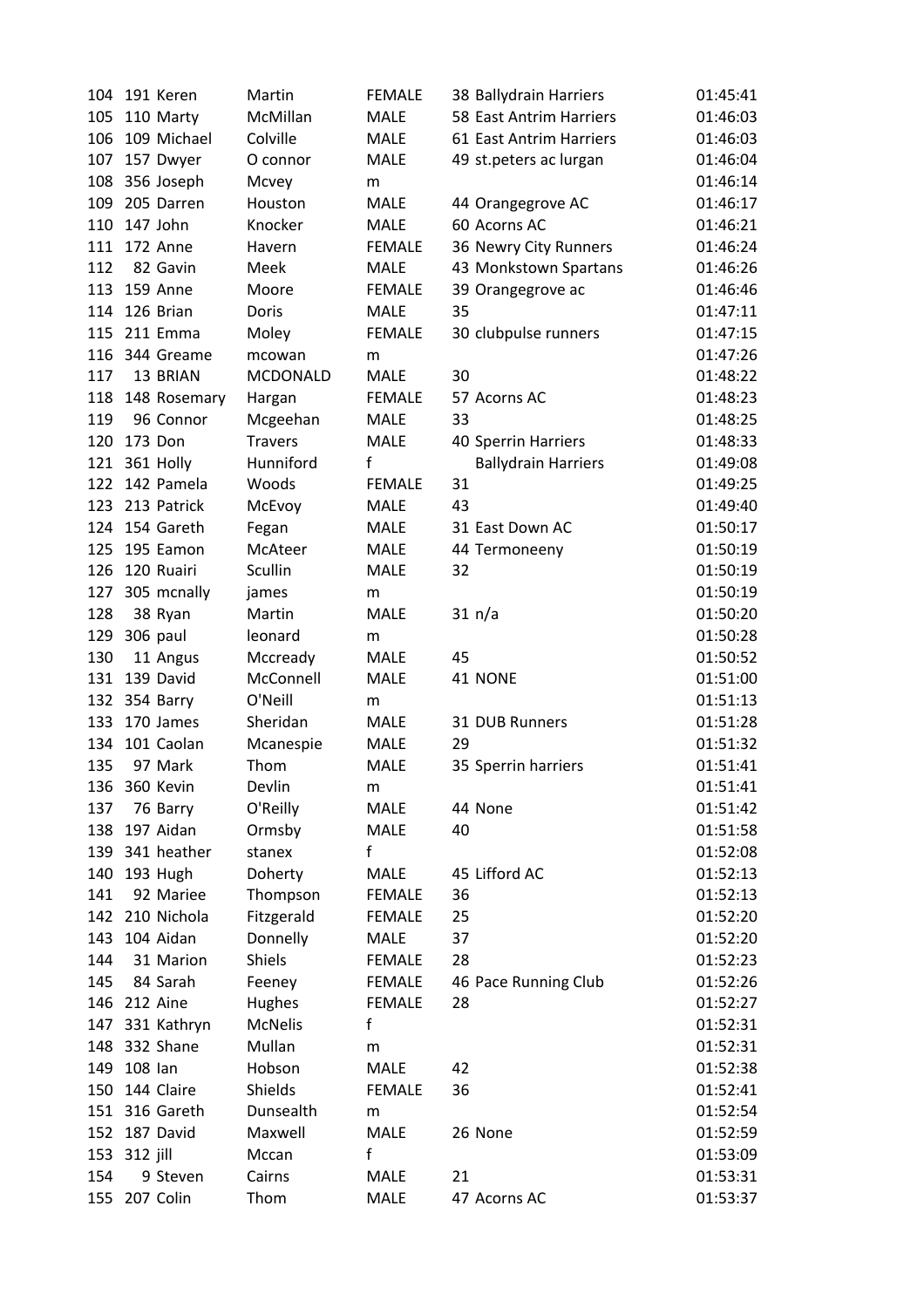| 156 |              | 19 Eileen      | Jack             | <b>FEMALE</b> | 29                             | 01:53:47 |
|-----|--------------|----------------|------------------|---------------|--------------------------------|----------|
| 157 |              | 119 Marv       | Van Niekerk      | <b>MALE</b>   | 41 Belfast Running Club        | 01:53:49 |
| 158 |              | 160 STEVEN     | <b>ORMSBY</b>    | <b>MALE</b>   | 37                             | 01:54:26 |
| 159 |              | 179 David      | Crawford         | <b>MALE</b>   | 40                             | 01:54:33 |
| 160 |              | 336 carlin     | paul             | m             |                                | 01:54:38 |
| 161 |              | 181 Michael    | Mccrory          | <b>MALE</b>   | 50                             | 01:54:54 |
| 162 |              | 163 Carol      | Clarke           | <b>FEMALE</b> | 49 North Belfast Harriers      | 01:55:02 |
| 163 |              | 45 Neil        | Lavery           | <b>MALE</b>   | 41                             | 01:55:22 |
| 164 |              | 49 Damian      | Monaghan         | <b>MALE</b>   | 36                             | 01:55:37 |
| 165 |              | 35 Barbara     | Fleming-Ovens    | <b>FEMALE</b> | <b>46 NCR</b>                  | 01:55:39 |
| 166 |              | 189 EDELE      | <b>MULDOON</b>   | <b>FEMALE</b> | 33                             | 01:55:39 |
| 167 |              | 12 Brian       | Murray           | <b>MALE</b>   | 35                             | 01:56:17 |
| 168 |              | 350 rowan      | park             | m             |                                | 01:56:17 |
| 169 |              | 73 Barry       | Shanks           | <b>MALE</b>   | 42 St Peter's AC               | 01:56:28 |
| 170 |              | 91 Louise      | Stewart          | <b>FEMALE</b> | 33                             | 01:56:41 |
| 171 |              | <b>182 Tim</b> | Mccrory          | <b>MALE</b>   | 33                             | 01:56:43 |
| 172 |              | 352 keith      | murphy           | m             |                                | 01:56:51 |
| 173 |              | 219 Douglas    | Finlay           | <b>MALE</b>   | <b>44 MAGHERAFELT HARRIERS</b> | 01:56:51 |
| 174 |              | 169 Donna      | Feehan           | <b>FEMALE</b> | 34 jog Lisburn Running Club    | 01:57:10 |
| 175 |              | 133 Damien     | Herity           | <b>MALE</b>   | 30 Jog Lisburn Running Club    | 01:57:10 |
| 176 |              | 325 dessi      | Rooney           | m             |                                | 01:57:16 |
| 177 |              | 107 Roddy      | McIvor           | <b>MALE</b>   | 48 Sperrin Harriers            | 01:57:29 |
| 178 |              | 27 Stephanie   | Henry            | <b>FEMALE</b> | 39                             | 01:57:29 |
| 179 |              | 125 Declan     | Ormsby           | <b>MALE</b>   | 39                             | 01:58:01 |
| 180 |              | 7 Gillian      | Strudwick        | <b>FEMALE</b> | 39                             | 01:58:17 |
| 181 |              | 345 Alan       | Lockington       | m             |                                | 01:58:22 |
| 182 |              | 337 stephen    | mcmannus         | m             |                                | 01:58:25 |
| 183 |              | 4 Ronan        | O'Flaherty       | <b>MALE</b>   | 26                             | 01:58:26 |
| 184 |              | 87 Rory        | Convery          | <b>MALE</b>   | 48                             | 01:58:41 |
| 185 |              | 190 Conor      | Heron            | <b>MALE</b>   | 48 Muck hogs                   | 01:59:09 |
| 186 |              | <b>178 Tom</b> | <b>Buck</b>      | <b>MALE</b>   | 28                             | 01:59:41 |
| 187 |              | 177 Jennifer   | Roebuck          | <b>FEMALE</b> | 26 Jog Lisburn                 | 01:59:41 |
| 188 |              | 117 Declan     | Leung            | <b>MALE</b>   | 32                             | 01:59:43 |
| 189 |              | 88 Lisa        | Murray           | <b>FEMALE</b> | 29 pomeroy                     | 01:59:52 |
| 190 |              | 66 William     | Wilkinson        | <b>MALE</b>   | 31                             | 02:00:32 |
| 191 |              | 118 Claire     | McLernon         | <b>FEMALE</b> | 30 Dromore AC                  | 02:00:40 |
|     |              | 192 204 Clive  | Nesbitt          | <b>MALE</b>   | 51 MCI                         | 02:01:04 |
| 193 |              | 32 Fiona       | Devlin           | <b>FEMALE</b> | 36                             | 02:01:10 |
| 194 |              | 138 Diane      | Woods            | <b>FEMALE</b> | 50                             | 02:01:11 |
| 195 |              | 14 Jennifer    | <b>Beckett</b>   | <b>FEMALE</b> | 49                             | 02:01:33 |
|     |              | 196 357 Philip | <b>Bailie</b>    | m             |                                | 02:02:24 |
|     |              | 197 333 ronan  | casey            | m             |                                | 02:02:59 |
|     | 198 342 rosi |                | earney           | f             |                                | 02:03:08 |
|     |              | 199 334 colm   | casey            | m             |                                | 02:03:45 |
| 200 |              | 94 Keith       | Hardy            | <b>MALE</b>   | 45                             | 02:04:31 |
|     |              | 201 223 Thomas | McDonald         | M             |                                | 02:04:34 |
|     |              | 202 176 Janet  | Campbell         | <b>FEMALE</b> | 44                             | 02:05:29 |
|     |              | 203 301 Nuala  | Grogan           | f             |                                | 02:05:43 |
| 204 |              | 164 COLIN      | <b>BRANNIGAN</b> | <b>MALE</b>   | 46                             | 02:05:47 |
| 205 |              | 30 David       | McIvor           | <b>MALE</b>   | 48                             | 02:06:21 |
| 206 |              | 324 paul       | coyle            | m             |                                | 02:06:26 |
|     |              | 207 328 carson | leona            | f             |                                | 02:07:01 |